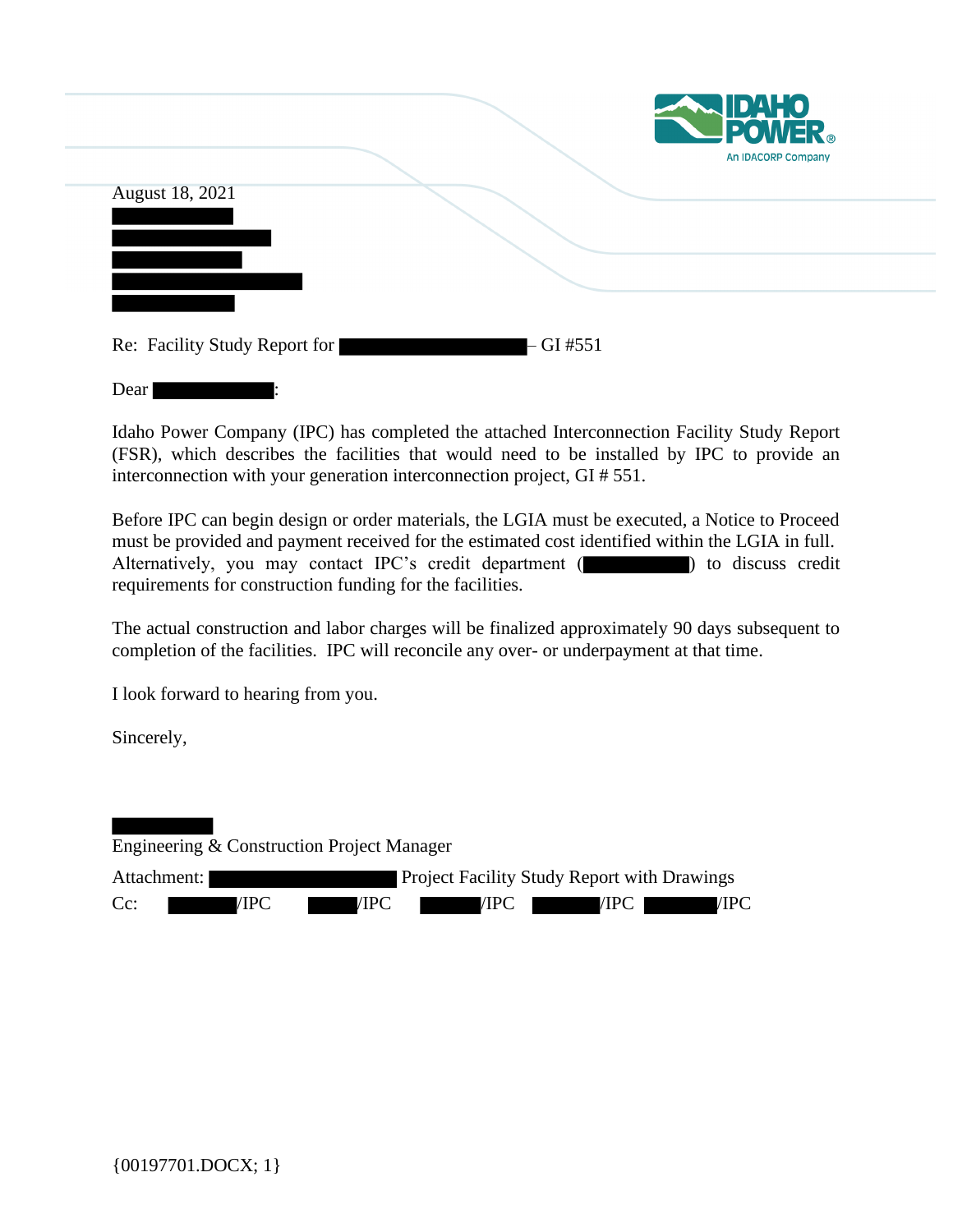

# **Generator Interconnection Facility Study Report**

for the

**Project #551**

for

in

**Elmore County, Idaho**

**8/18/2021**

{00197701.DOCX; 1}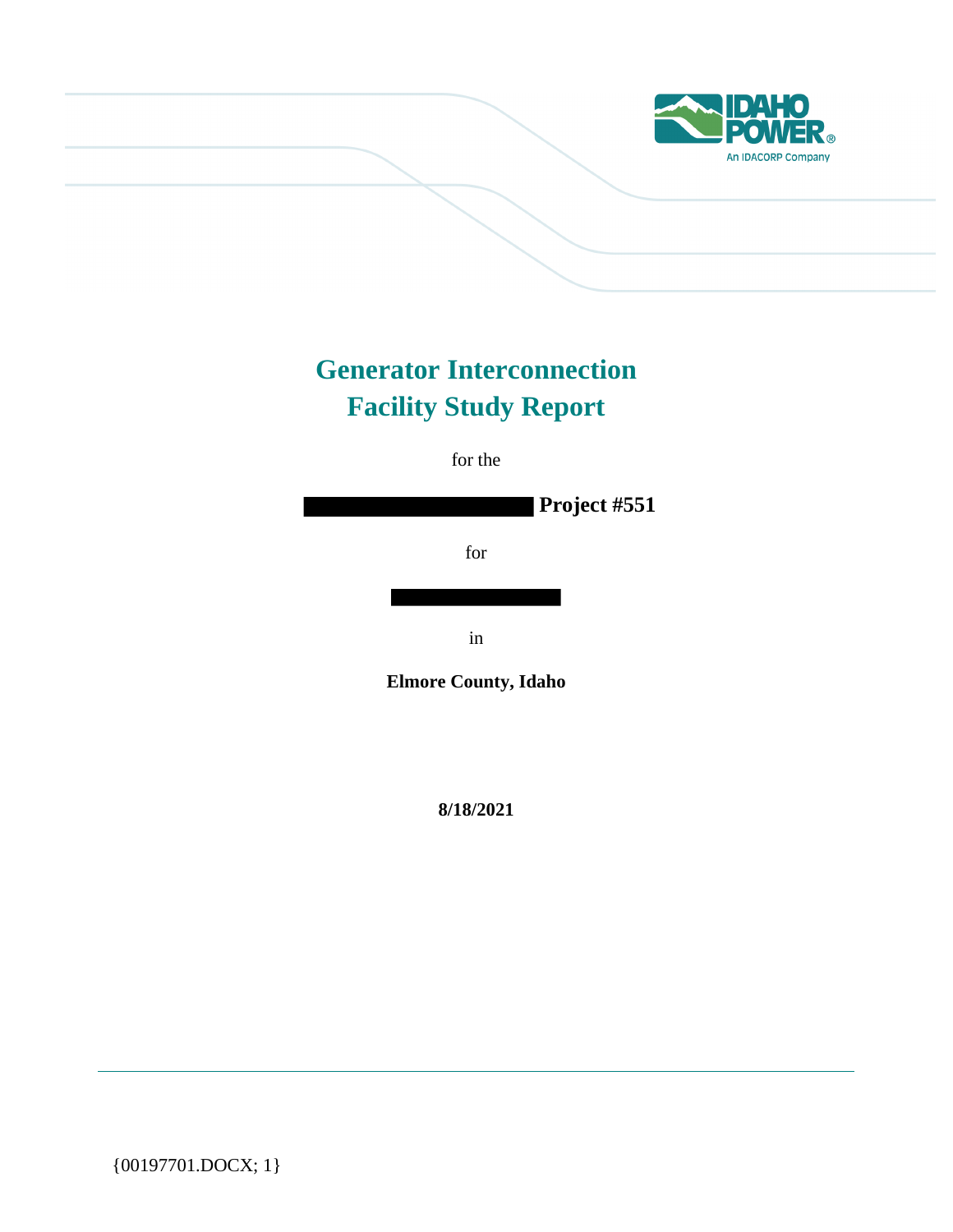# **FACILITY STUDY REPORT (FSR)**

## **Project GI #551 8/18/2021**

## **1. General Facility Description**

(Interconnection Customer) has stated that the proposed project will consist of a 240 MW photovoltaic project in Elmore County, Idaho and connect to the 230kV system at Idaho Power Company (IPC)'s ( ) Substation bus. The total project output as studied is 240 MW. All capitalized terms in this report, if not defined herein, are defined in IPC's Open Access Transmission Tariff (OATT).

Contact Information for Interconnection Customer is as follows:



A Large Generator Interconnection Agreement (the "LGIA") under IPC's Open Access Transmission Tariff (OATT) between Interconnection Customer and IPC (Transmission Provider) for the

Project, specifically Generator Interconnection Project #551 ("Project"), will be prepared for this project. The LGIA will be a definitive agreement that contains terms and conditions that supersedes this FSR. Changes to senior queued projects, including in-service date and withdrawal from the queue, may trigger a restudy associated with GI #551 Network Resource service. Idaho Power studied GI #551 with all Network Upgrades identified in senior queued projects modeled as in-service (potential Contingent Facilities). Project queue GI #530 is a senior queued project that was identified to have Network Upgrades where changes to the in-service date and withdrawal from the queue, would trigger a restudy associated with GI #551 Network Resource service. The network upgrades identified for GI #530 are required by GI #551.

#### **1.1 Point of Interconnection**

The Point of Interconnection ("POI") for the Project will be located at IPC's Substation. Specifically, a node on the bus between and **and** . Future plans to build out the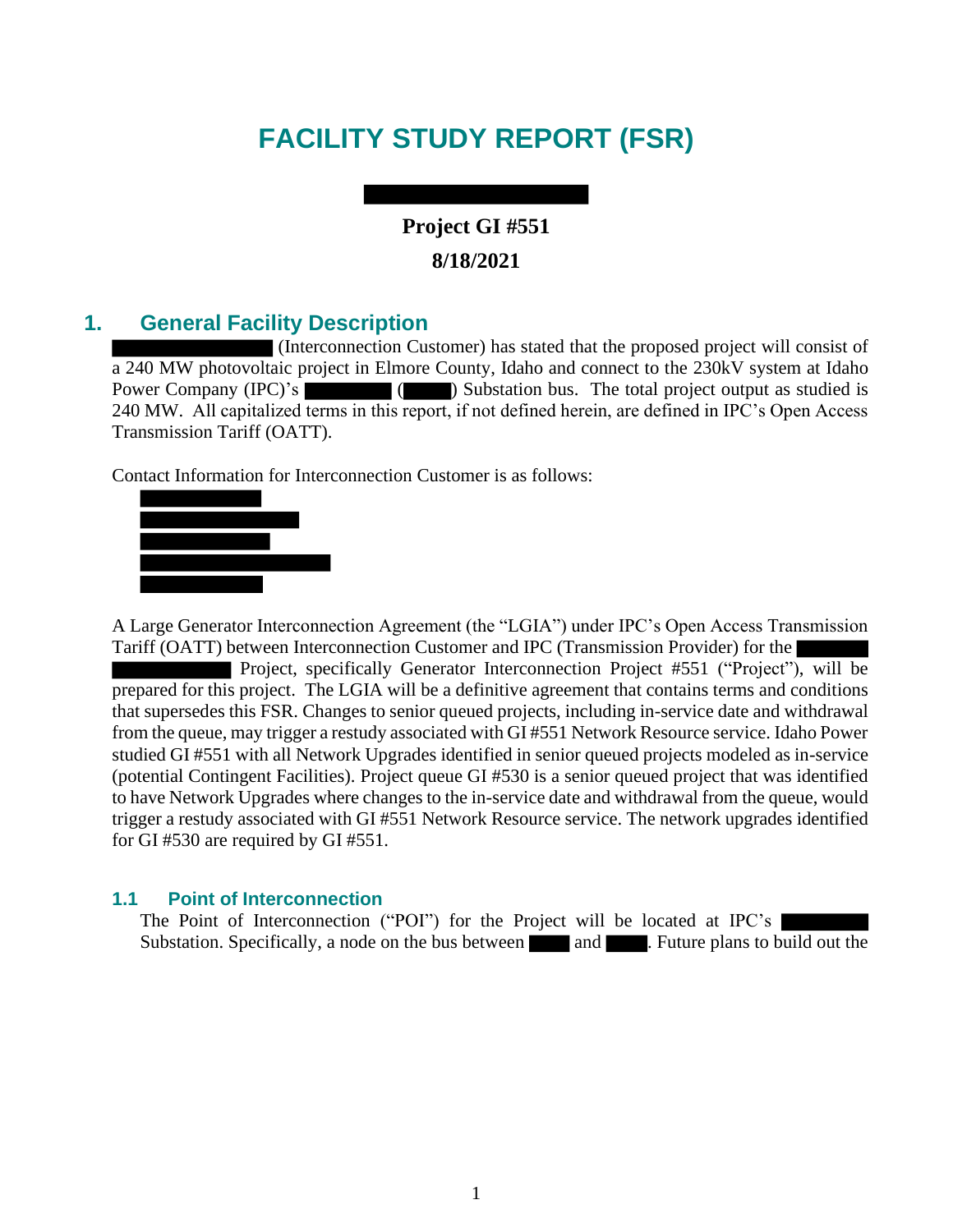ring bus will result in the POI between and . The proposed Switching Diagram drawing identifying the POI is attached as Exhibit 1.

#### **1.2 Point of Change of Ownership**

The Point of Change of Ownership for the Project will be on the dead-end structure of IPC's Interconnection Facilities at Substation on the Interconnection Customer's side of air break switch see as shown in Exhibit 1.

#### **1.3 Interconnection Customer's Facilities**

#### *1.3.1 Interconnection Customer's Interconnection Facilities*

The Interconnection Customer's Interconnection Facilities are located miles to the to IPC's Interconnection Facilities. The Interconnection Customer will install, at its expense, air break switches, transformers (including a main step-up transformer), breakers, CTs, appropriate grounding measures, 40 MVAr 230kV Shunt Capacitor Bank, and associated auxiliary equipment. The step-up transformer will be a 253 MVA, 3 phase,  $230/34.5/13.2kV$  unit  $(Z=12\%$  at BASEMVA; X/R=42) with a grounded-wye to grounded-wye configuration. Interconnection Customer will build facilities to the Point of Change of Ownership.

#### *1.3.2 Interconnection Customer's Generating Facilities*

The Interconnection Customer's photovoltaic system will be constructed as follows:

- a. The inverter system will comprise of ninety-six **inverters** inverters, with each inverter having a nameplate rating of 2500 kW.
- b. A plant controller will be used to control the inverter system and to implement smart inverter functionality for operating the project within a voltage range and power factor specified by IPC at the Point of Interconnection.

The above referenced inverters, or equivalent inverters that have the same specifications and functionality as stated above must be utilized. If a different inverter is utilized that has different specifications and functionality than that which was studied, then additional study and/or equipment may be necessary.

#### **1.4 Other Facilities Provided by Interconnection Customer**

#### *1.4.1 Communications*

The Interconnection Customer will install 24 count 0.552" OD OPGW on their 230kV line between the Interconnection Customer's Interconnection Facilities and IPC's Interconnection facilities.

#### *1.4.2 Ground Fault Equipment*

The Interconnection Customer will install transformer configurations (Wye-Grounded/Wye-Grounded) that will provide a ground source to the transmission system.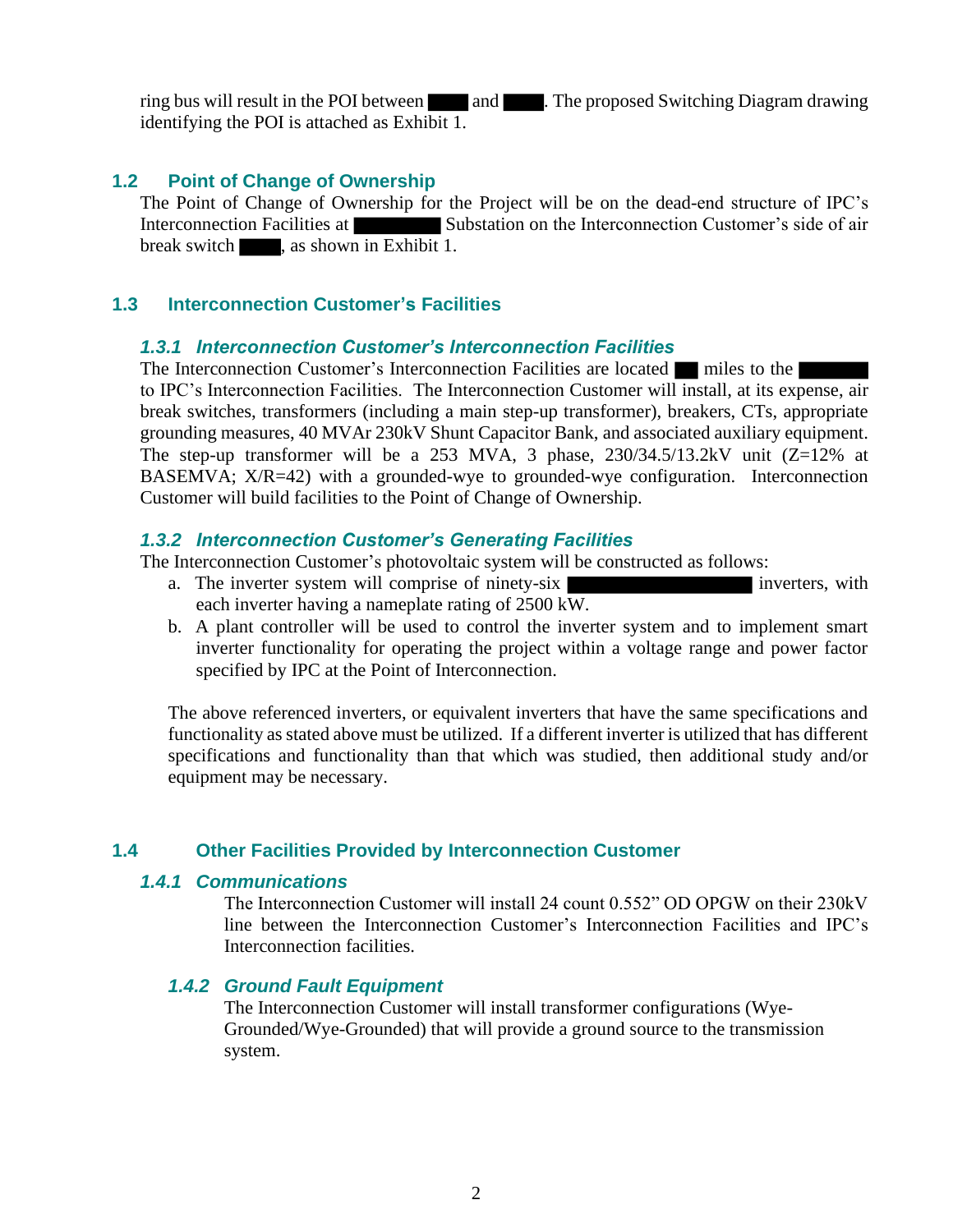#### *1.4.3 Line Protection*

The Interconnection Customer will install SEL-421 and SEL-411L relays for differential protection with the ability for IPC to Direct Transfer Trip (DTT) Interconnection Customer's breakers on the Interconnection Customer owned 230kV transmission line. All protection communication will be direct-to-fiber on Interconnection Customer's OPGW on the line between Substation and the Interconnection Customer Facilities.

#### *1.4.4 Generator Output Limit Control*

The Interconnection Customer will install equipment to receive signals from IPC Grid Operations for Generation Output Limit Control (GOLC) - see Section 3 Operating Requirements and Appendix A. IPC's recommended method of communication for GOLC is via fiber between IPC's Interconnection Facility and the Project.

#### *1.4.5 Local Service*

The Interconnection Customer is responsible to arrange for local service to their site, as necessary.

#### *1.4.6 Property*

The Interconnection Customer will not need to acquire property to expand IPC's Substation yard to accommodate IPC's Interconnection Facilities.

#### *1.4.7 Monitoring Information*

If the Interconnection Customer requires the ability to monitor information related to the IPC breaker/relay (i.e. Mirrored Bits) in the interconnection station, they are required to supply their own communications circuit to the interface area of the interconnection yard. The fiber communication circuit used for GOLC is acceptable.

#### *1.4.8 Meteorological Data*

In order to integrate the solar energy into the IPC system and operate IPC's solar forecasting tool, the Interconnection Customer must provide solar irradiation and weather data from the Facility's physical location to IPC via real time telemetry in a form acceptable to IPC. The associated cost for obtaining this data is the Interconnection Customer's responsibility.

The data must be provided at 10 second intervals and consist of:

- 1. Global Horizontal Irradiance
- 2. Plane of Array Irradiance
- 3. Ambient Temperature
- 4. Wind Speed and Wind Direction
- 5. Relative Humidity

The installed instruments must equal or exceed the specifications of the following instruments:

*Temperature and Relative Humidity*: R.M Young Relative Humidity and Temperature Probe Sensors Model 41382

*Wind*: R.M Young Wind Monitor Model 05103 *Pryanometer:* Apogee Instruments Model SP-230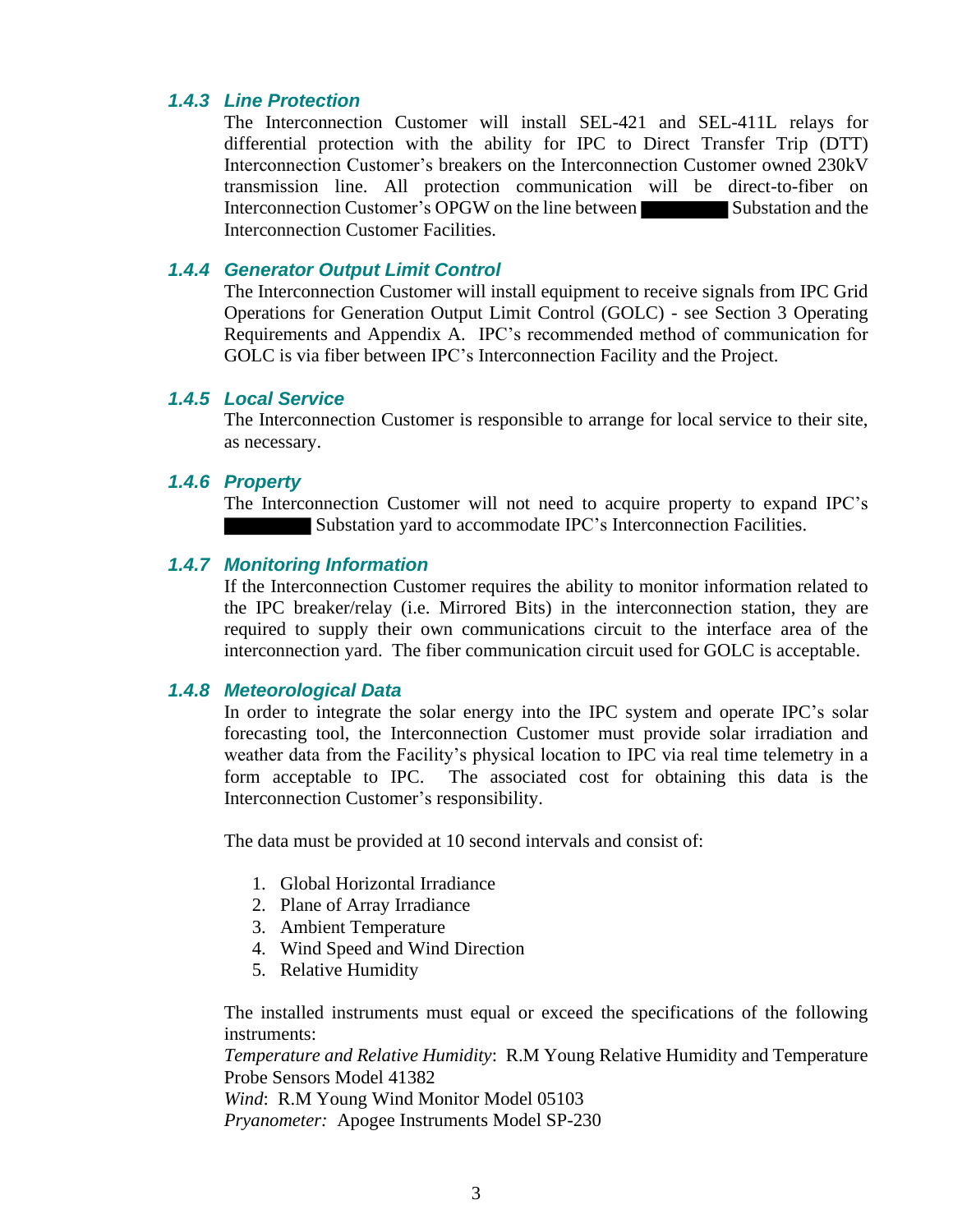#### *1.4.9 Generator Technical Information & Drawings*

Interconnection Customer shall provide draft design prints during FSR development containing technical information, like impedances, and equipment brand and models. After construction, the Interconnection Customer shall submit to IPC all the as-built information, including prints with the latest approved technical information and commissioning test results.

#### **1.5 Transmission Provider's Interconnection Facilities**

Transmission Provider's Interconnection Facilities are referred to hereafter as "IPC's Interconnection Facilities." IPC's Interconnection Facilities are in IPC's Capital region in Township , Range , Section at IPC's Substation. IPC's Interconnection Facilities will be installed by IPC.

IPC's Interconnection Facilities will include a dead end structure, a 230kV air break switch ), three 230kV CCVT's, a revenue meter, bus support structures, foundations, bus, grounding, conduit and conductor for such equipment. IPC's Interconnection Facilities will be located at IPC's Substation up to the Point of Change of Ownership.

To meet North American Electric Reliability Corporation's (NERC's) MOD-11 and 13- WECC-CRT-1, R1.2 requirements, IPC will install equipment to collect and transmit Phasor Measurement Unit (PMU) data to IPC. The data can be made available to the Interconnection Customer on request.

The minimum acceptable PMU message rate is 30 samples per second. The minimum set of PMU measurement channels recorded at the POI is shown below. Additional or substitute channels may be required on a per case basis depending on the interconnection configuration and facility design details.

- Frequency
- Frequency Delta  $(dF/dt)$
- Positive Sequence Voltage Magnitude
- Positive Sequence Voltage Angle
- Positive Sequence Current Magnitude
- Positive Sequence Current Angle

## **2. Estimated Milestones**

These milestones will begin, and the construction schedule referenced below will only be valid, upon receipt of funding from Interconnection Customer or its authorized third party no later than the date set forth below for such payment. IPC will not commit any resources toward project construction that have not been funded by Interconnection Customer. Additionally, failure by Interconnection Customer to make the required payments as set forth in this Study by the date(s) specified below may result in the loss of milestone dates and construction schedules set forth below. In the event that the Interconnection Customer is unable to meet dates as outlined below, Interconnection Customer may request an extension of the Operation Date of up to three (3) years. Interconnection Customer's request will be evaluated by IPC to ensure Interconnection Customer's request does not negatively impact other projects in IPC's Generator Interconnection Queue. Such extension will be allowed only if IPC determines, in its sole discretion, that the extension will not negatively impact other projects in IPC's Generator Interconnection Queue.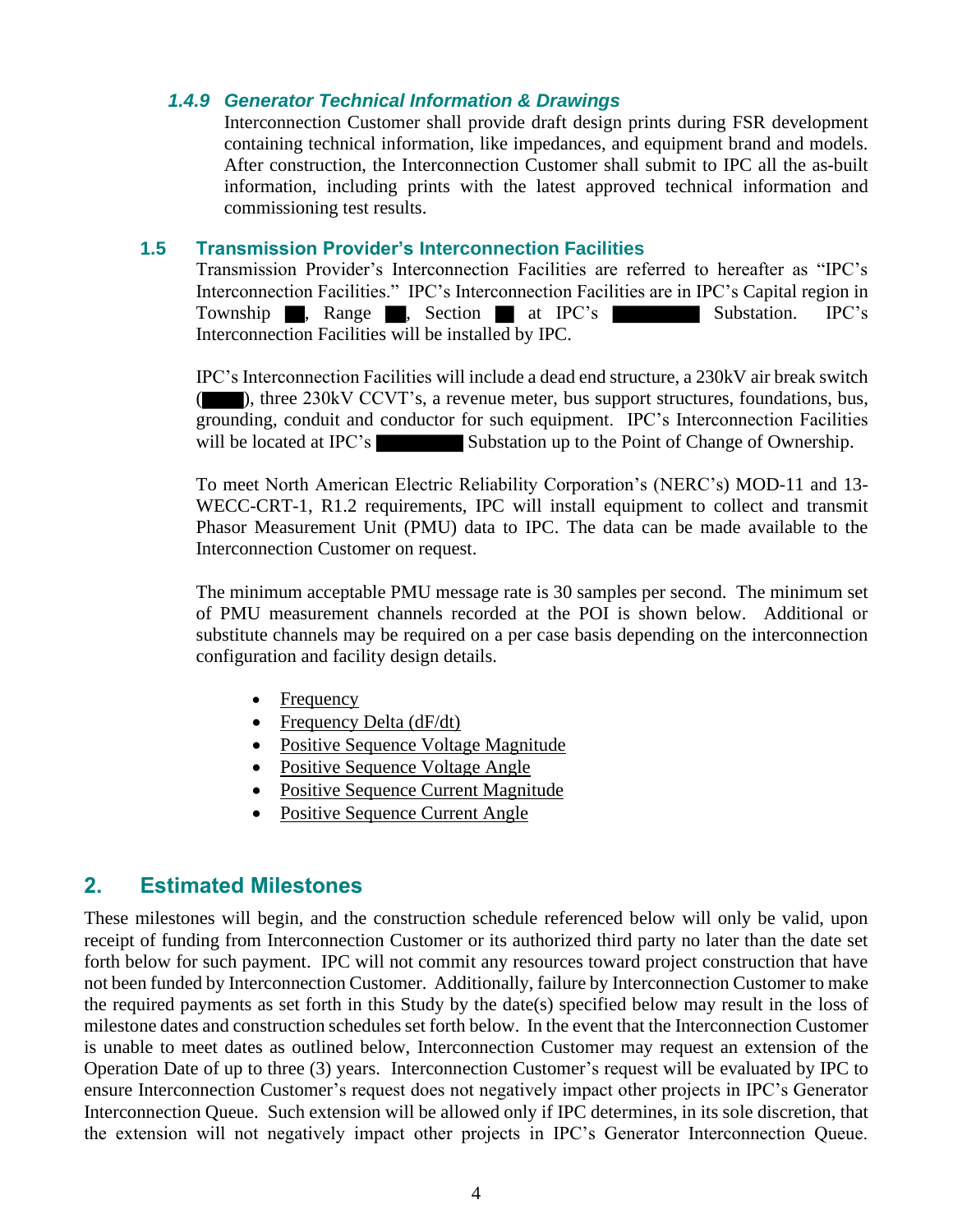Estimated milestones, which will be updated and revised for inclusion in the LGIA in light of subsequent developments and conditions, are as follows:

| <b>Estimated Date</b>                                                                        | <b>Responsible Party</b>                  | <b>Estimated Milestones</b>                                                                                                                                                                                       |
|----------------------------------------------------------------------------------------------|-------------------------------------------|-------------------------------------------------------------------------------------------------------------------------------------------------------------------------------------------------------------------|
| TBD                                                                                          | <i><b>Interconnection</b></i><br>Customer | <b>IPC receives Notice to Proceed and</b><br>construction funding or arrangements<br>acceptable to IPC are made with IPC's Credit<br>Department                                                                   |
| 18 months after<br>construction funds<br>received                                            | <b>IPC</b>                                | <b>IPC Engineering and Design Complete</b>                                                                                                                                                                        |
| 18 months after<br>construction funds<br>received                                            | <b>IPC</b>                                | <b>IPC Long Lead Material Procured/Received</b>                                                                                                                                                                   |
| 22 months after<br>construction funds<br>received, 6 months<br>prior to IPC<br>Commissioning | <b>IPC</b>                                | New generation must be modeled and<br>submitted to the Western Energy Imbalance<br>Market a minimum of 6 months prior to<br>coming online, failure to submit by given lead<br>time will results in project delay. |
| 27 months after<br>construction funds<br>received                                            | <b>IPC</b>                                | <b>IPC Construction Complete</b>                                                                                                                                                                                  |
| 27 months after<br>construction funds<br>received                                            | <i><b>Interconnection</b></i><br>Customer | Communication circuits identified in Section<br>1.4.1 are operational and provided to the IPC<br>site                                                                                                             |
| 28 months after<br>construction funds<br>received                                            | <b>IPC</b>                                | IPC Commissioning Complete,<br>commissioning will not take place until<br>Telecommunication circuits are operational                                                                                              |
| 5 days after<br>switching request<br>made to IPC<br><b>Dispatch</b>                          | <i><b>Interconnection</b></i><br>Customer | Switch at the Point of Interconnection can be<br>closed                                                                                                                                                           |
| <b>TBD</b>                                                                                   | Interconnection<br>Customer               | <b>Interconnection Customer testing begins</b>                                                                                                                                                                    |

IPC does not warrant or guarantee the foregoing estimated milestone dates, which are estimates only. These milestone dates assume, among other things, that materials can be timely procured, labor resources are available, and that outages to the existing transmission system are available to be scheduled. The milestone dates also assume that all Network Upgrades for senior queued project GI #530 are completed and in-service which has an approximate timeline of 5 years from GIA execution. Note that the network upgrades may be able to be completed in parallel with the GI #551 timeline. If the upgrades assigned to the senior queue projects are not constructed, GI #551 may be required to assume responsibility for those upgrades. A list of potential network upgrades was provided in Appendix B of the System Impact Study. Additionally, there are several matters, such as permitting issues and the performance of subcontractors that are outside the control of IPC that could delay the estimated Operation Date. For purposes of example only, federal, state, or local permitting, land division approval, identification of Interconnection Facilities location, access to proposed Interconnection Facilities location for survey and geotechnical investigation, coordination of design and construction with the Interconnection Customer, failure of IPC's vendors to timely perform services or deliver goods, and delays in payment from Interconnection Customer, may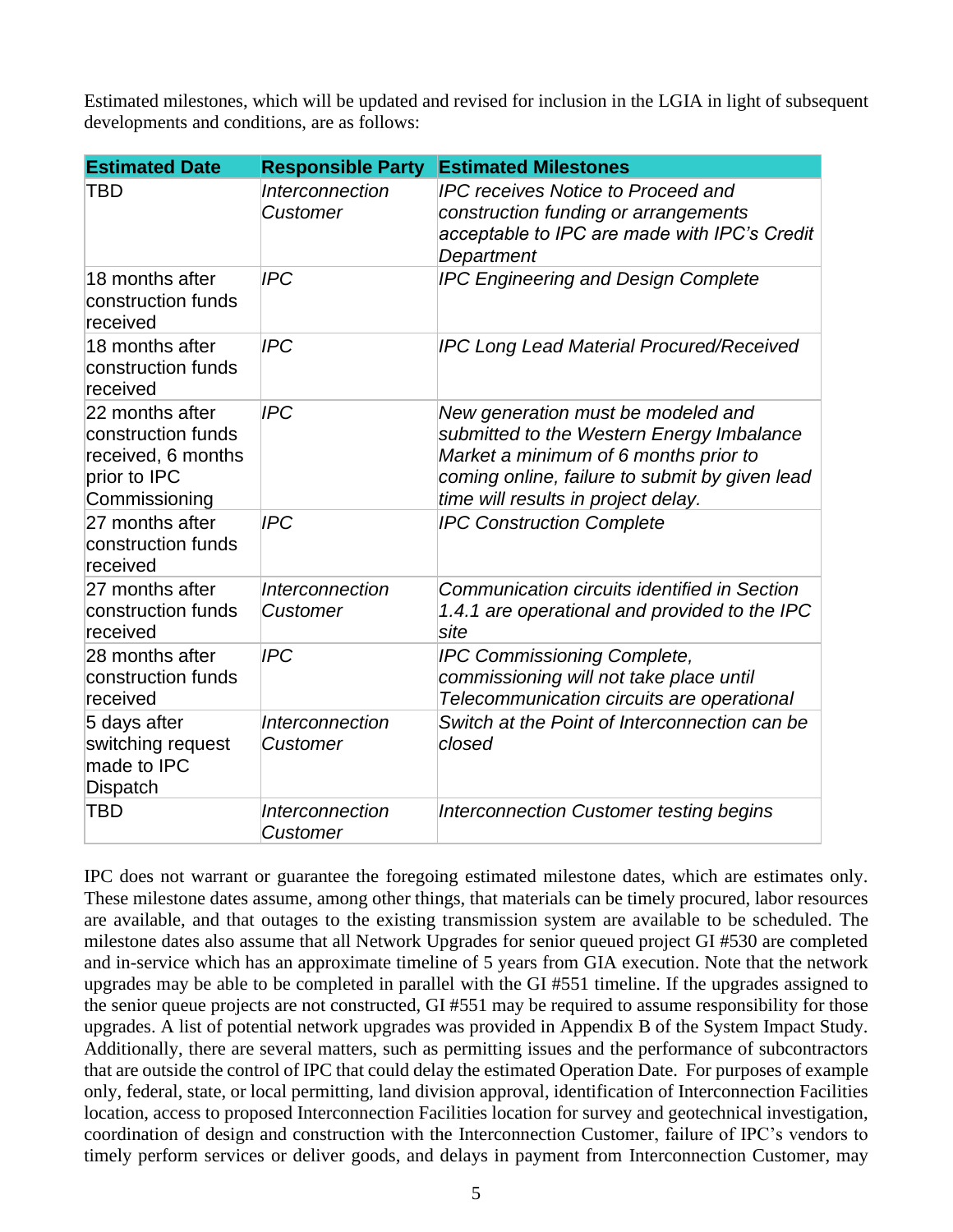result in delays of any estimated milestone and the Operation Date of the project. To the extent any of the foregoing are outside of the reasonable control of IPC, they shall be deemed Force Majeure events.

## **3. Operating Requirements**

The Project is required to comply with the applicable Voltage and Current Distortion Limits found in IEEE Standard 519-2014 *IEEE Recommended Practices and requirements for harmonic Control in Electrical Power Systems* or any subsequent standards as they may be updated from time to time.

The Project will be subject to reductions directed by IPC Grid Operations during transmission system contingencies and other reliability events. When these conditions occur, the Project will be subject to Generator Output Limit Control ("GOLC") and will have equipment capable of receiving an analog setpoint via DNP 3.0 from IPC for GOLC. Generator Output Limit Control will be accomplished with a setpoint and discrete output control from IPC to the Project indicating maximum output allowed. For more detail see Appendix A.

**Frequency and Low Voltage Ride Through:** The Project must be capable of riding through frequency and voltage deviations that result from system contingencies without tripping as set forth in NERC Standard PRC-024.

**Frequency Response Requirements:** Generator must be capable of providing Fast Frequency Response for both positive and negative frequency deviations from 60Hz (+/- 0.036 Hz) for Bulk Electric System disturbances. The required frequency response will be linear for a deviation of 0 to +/- 0.1 Hz, a response of 0% to 3% of generator capacity, with a maximum required response of 3% of generator's full capacity for as long as the generator is able to provide support or the frequency deviation is reduced to within stated limits, whichever occurs first. Provided that Generator meets the above Fast Frequency Response requirements, Company shall not curtail Interconnection Customer when such curtailments are caused by a need to comply with applicable Frequency Responsive reliability standards.

**Momentary Cessation Requirements:** Momentary cessation should not be used within the voltage and frequency ride-through curves specified in PRC-024. Use of momentary cessation is not considered "ride through" within the "No Trip" zone curves of PRC-024. The use of momentary cessation should be eliminated to the extent possible consistent with NERC's *Reliability Guideline for BPS-Connected Inverter-Based Resource Performance.*

Interconnection Customer will be able to modify power plant facilities on the Interconnection Customer side of the Interconnection Point with no impact upon the operation of the transmission or distribution system whenever the generation facilities are electrically isolated from the system via the air break switch and a terminal clearance is issued by IPC's Grid Operator.

## **4. Reactive Power**

The Project must provide the reactive power capability to provide at a minimum a power factor operating range of 0.95 leading (supplying) to 0.95 lagging (absorbing), as measured at the Point of Interconnection, for all MW production levels. At full output of 240 MW, the Project would need to be able to provide approximately +/- 78.9 MVAr reactive support at the POI.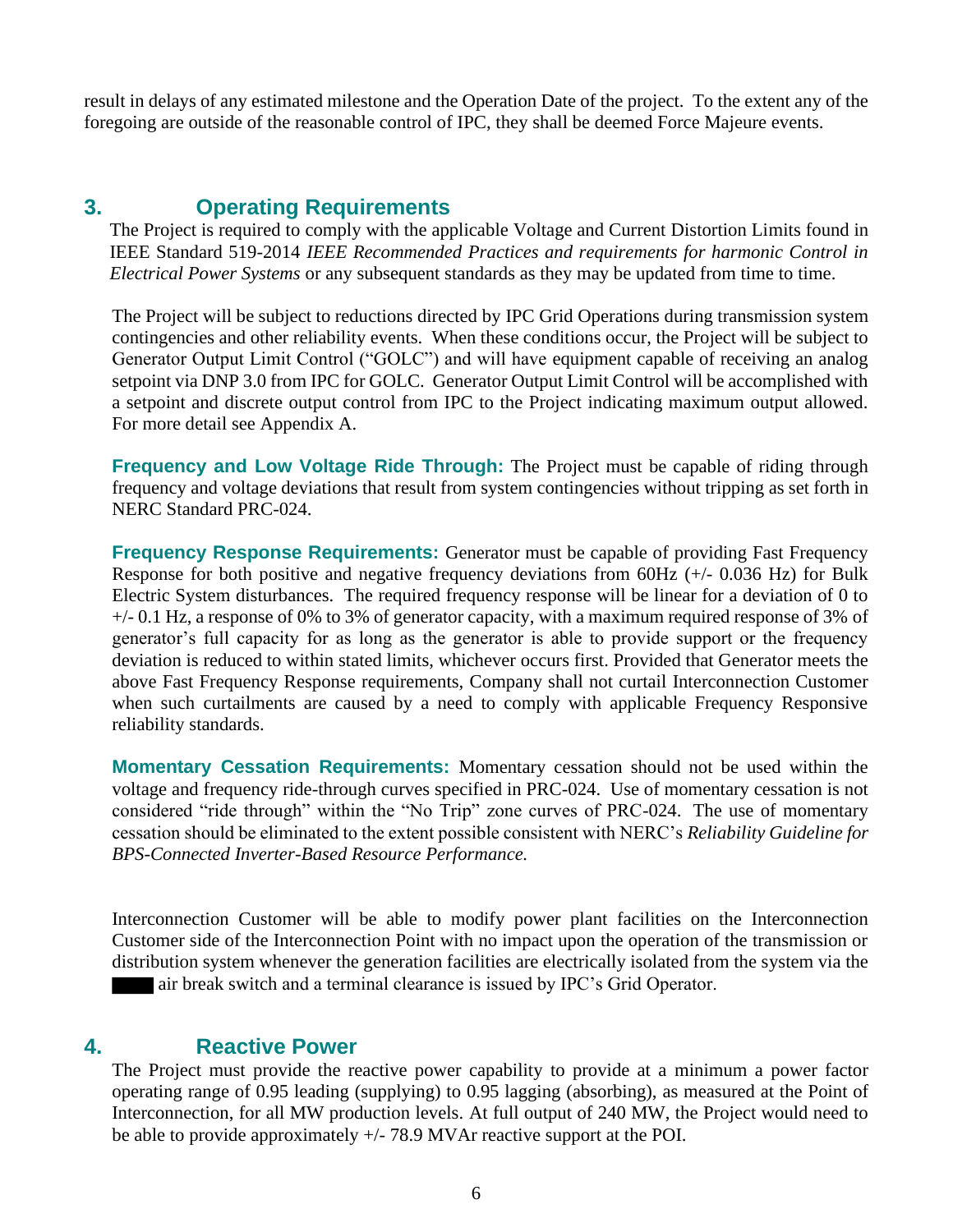Based on the information provided, the Project's own facilities will require approximately 78 MVAr of reactive support. If the installed inverters cannot supply the sum of these needs (+156.9/-17.9 MVAr), the Project will be required to install additional shunt reactive.

Based on the P-Q Capability curve provided for the inverter model, it appears the specified inverters plus 40 MVAr shunt capacitor cannot satisfy the reactive requirements for the project. Possible solutions include installation of more inverters, a larger shunt capacitor bank, or a more efficient GSU (56 MVAr losses). Of note is that the current GSU also overloads to 106% of its continuous rating on the low-side when the Project provides 240 MW and 78.9 MVAr at the POI.

In our review of the data provided, it appears that the collector impedance is a factor of 10 smaller than what we normally see for projects of this size. This is not to imply that the provided impedance is incorrect, but it may warrant double-checking by the developer.

The Project must have equipment capable of receiving an analog setpoint, via DNP 3.0 from IPC for Voltage Control. The setpoint will be the desired voltage level as measured at the interconnect bus. For more detail see Appendix A.

GI #551 will be required to control voltage in accordance with a voltage schedule as provided by Idaho Power Grid Operations, and GI#551 will be required to manage the real power output of their stated generation at the project's POI. The Project is required to comply with the applicable Voltage and Current Distortion Limits found in IEEE Standard 519-1992 IEEE Recommended Practices and Requirements for Harmonic Control in Electrical Power Systems.

## **5. Network Upgrades**

#### **5.1 Network Upgrades to Substations**

Network upgrades will be installed at IPC's Substation that consists of a 230kV circuit breaker ( ), two 230kV air-break switch ( and ), associated relaying/control/SCADA equipment and foundations, structures, bus, grounding, cable trench and conductor for such equipment.

#### **5.2 Network Upgrades to the Transmission System**

There are no Network Upgrades to the transmission system required unless there are changes to senior queued project GI #530, including the in-service date and withdrawal from the queue. If the upgrades assigned to the senior queue projects are not constructed, GI #551 may be required to assume responsibility for those upgrades. A list of potential network upgrades was provided in Appendix B of the System Impact Study.

## **6. Estimated Costs**

The following good faith estimates are provided in 2021 dollars and are based on several assumptions and conditions. IPC does not warrant or guarantee the estimated costs in the table below, which are estimates only and are subject to change. Interconnection Customer will be responsible for all actual costs incurred in connection with the work to be performed by IPC and its agents, under the terms and subject to the conditions included in any LGIA executed by IPC and Interconnection Customer.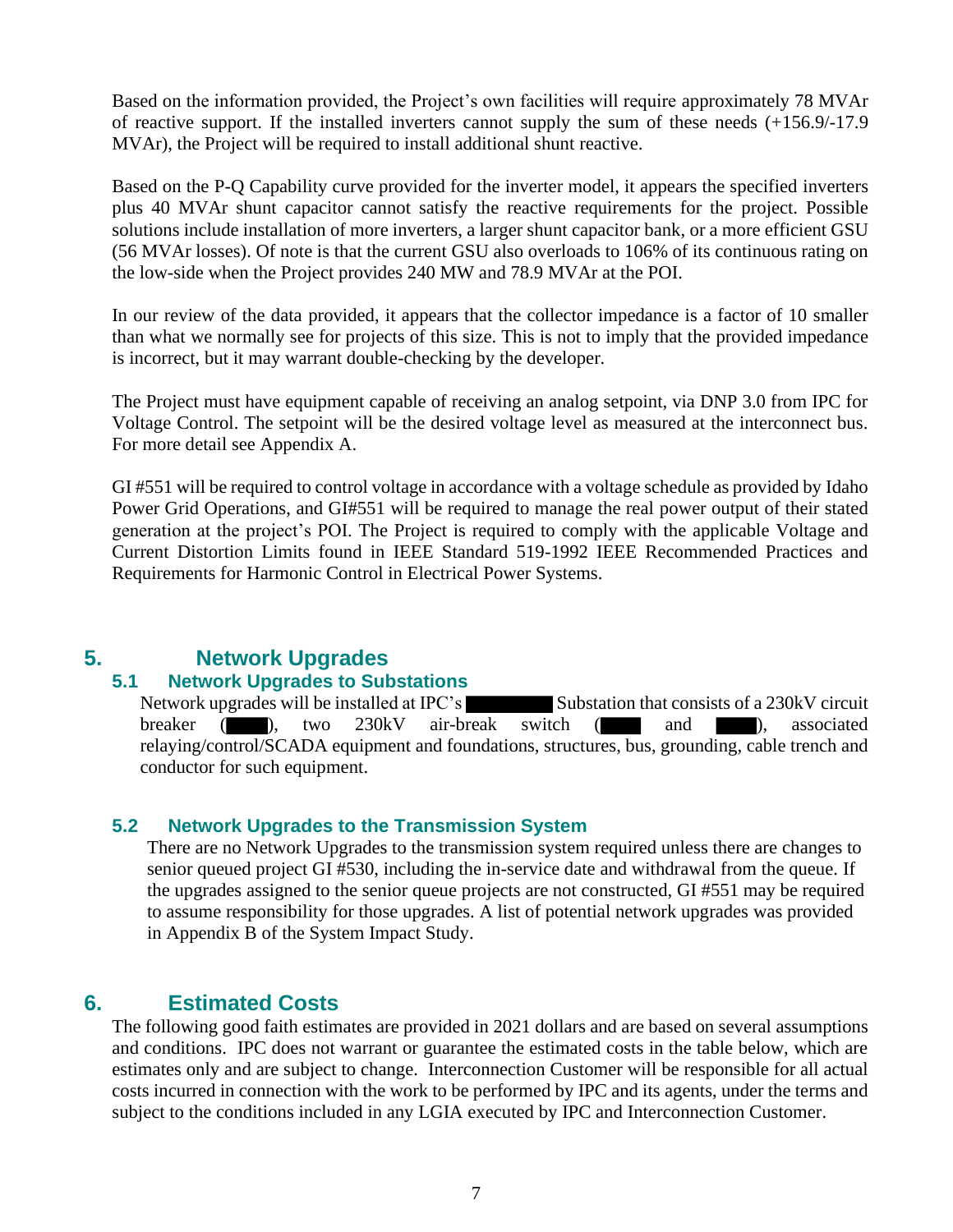The estimated cost below is required to be paid in full by the Interconnection Customer, or other arrangements acceptable to IPC are made with IPC's Credit Department, prior to IPC commencing construction on the project.

#### **Estimated Cost of IPC's Interconnection Facilities and Network Upgrades:**

| <b>Description</b>                                                            | Ownership  | <b>Funding</b><br>Responsibility <sup>1</sup> | <b>Cost Estimate</b> |
|-------------------------------------------------------------------------------|------------|-----------------------------------------------|----------------------|
| <b>IPC</b> Interconnection Facilities:                                        |            |                                               |                      |
| Install Interconnection Facilities as described in Section<br>$1.5$ above.    | <b>IPC</b> | <b>Interconnection</b><br>Customer            | \$973,000            |
| <b>Network Upgrades:</b>                                                      |            |                                               |                      |
| Install Network Upgrades to Substations as described in<br>Section 5.1 above. | <b>IPC</b> | <b>Interconnection</b><br>Customer            | \$596,000            |
| <b>GRAND TOTAL</b>                                                            |            |                                               | \$1,569,000          |

#### *6.1 Comparison to the System Impact Study (SIS)*

The FSR cost estimate is higher than the estimate in the SIS. This difference can be attributed to several items:

- The SIS did not account for the DE disconnect switch
- The SIS did not account for the metering package.
- There is an increase in the length of bus, number of bus structures and associated foundations in the FSR upon engineering review.
- There was an increase in the cost for the DE structure.

## **Note Regarding Transmission Service:**

This FSR is a study of a request for Network Resource Interconnection Service. This FSR identifies the facilities necessary to provide such service. Network Resource Interconnection Service in and of itself does not convey any right to transmission service or to deliver electricity to any specific customer or Point of Delivery.

## **Note Regarding LGIA:**

This FSR is a study and preliminary evaluation only and does not constitute, or form the basis of, a definitive agreement related to the matters described in this FSR. Unless and until a LGIA is executed

<sup>1</sup> Funding responsibility is described in the standard LGIA in Idaho Power's OATT (OATT Attachment M). Interconnection Facilities are funded by the Interconnection Customer without reimbursement. Distribution Upgrades are funded by the Interconnection Customer without reimbursement. Network Upgrades are funded by the Interconnection Customer and those funds are eligible for reimbursement under LGIA section 11.4.1.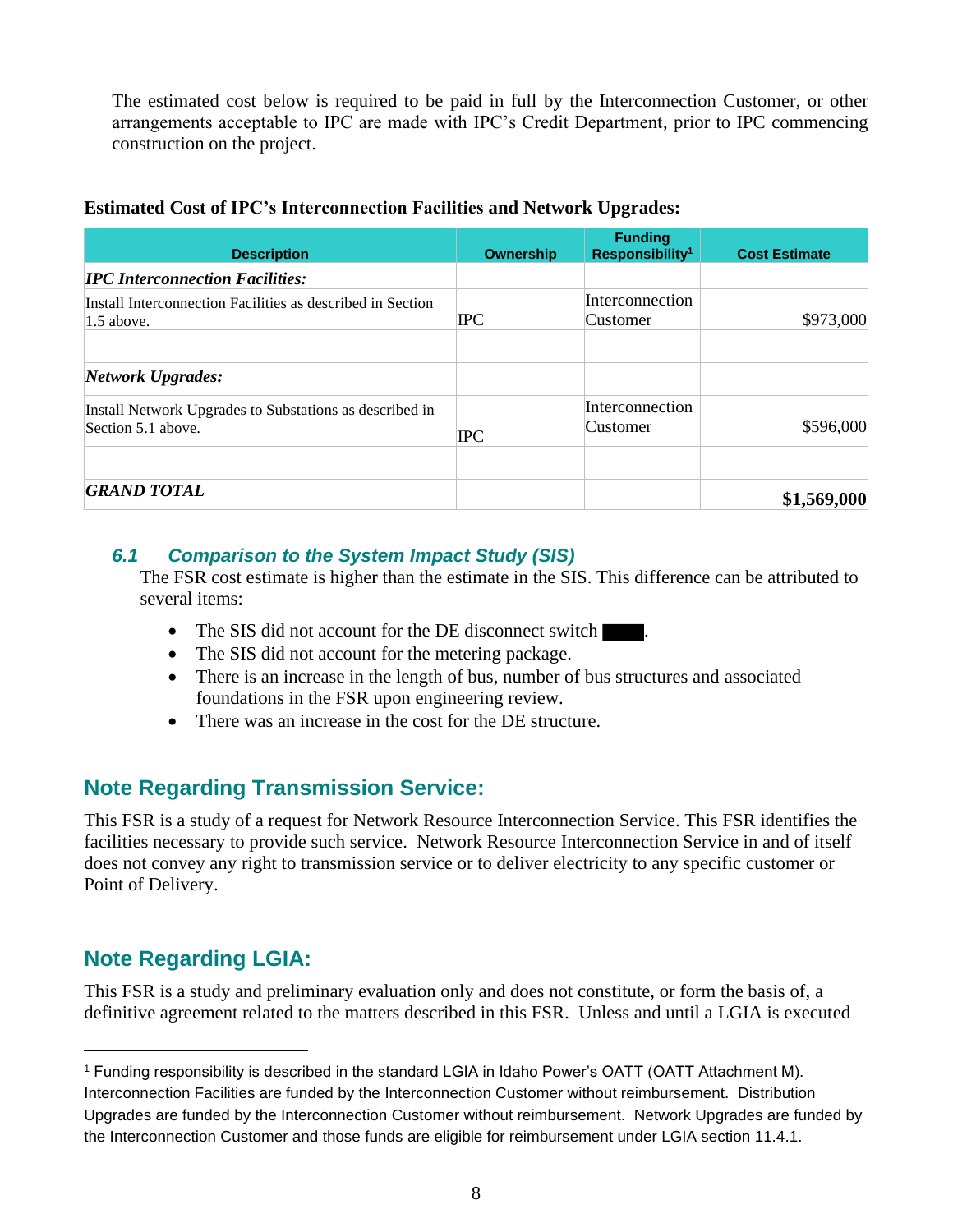by IPC and Interconnection Customer no party will have any legal rights or obligations, express or implied, related to the subject matter of this FSR.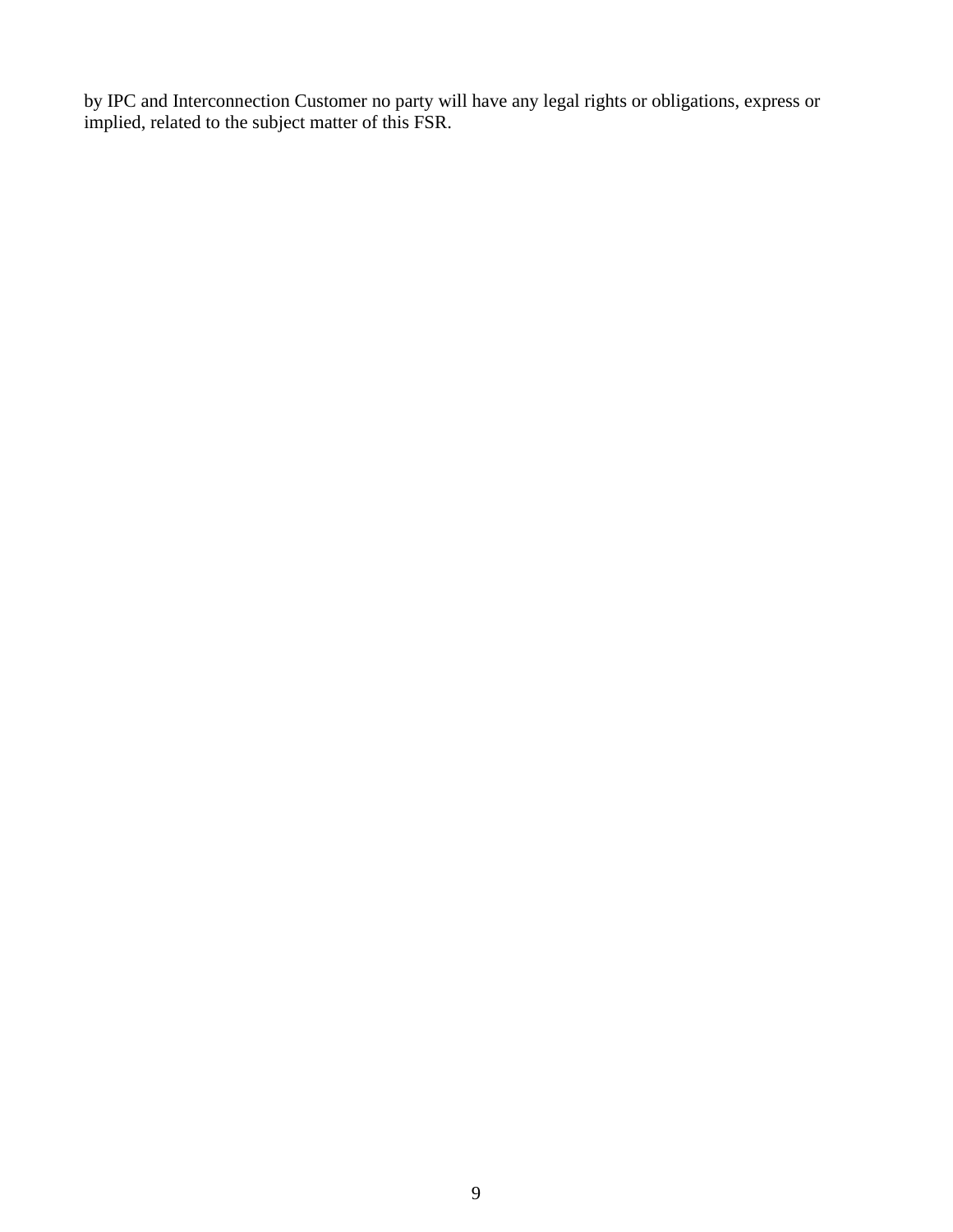# **Appendix A**

## **Generation Interconnection Control Requirements**

## **A.1 Generator Output Limit Control (GOLC)**

**A.1.1** IPC requires Interconnected Power Producers to accept GOLC signals from IPC's energy management system ("EMS").

**A.1.2** The GOLC signals will consist of four points shared between the IPC EMS (via the IPC RTU) and the Interconnection Customer's Generator Controller ("ICGC"). The IPC RTU will be the master and the ICGC will be the slave.

**A.1.2.1** GOLC Setpoint: An analog output that contains the MW value the Interconnection Customer should curtail to, should a GOLC request be made via the GOLC On/Off discrete output Control point. **A.1.2.1.1** An Analog Input feedback point must be updated (to reflect the GOLC setpoint value) by the ICGC upon the ICGC's receipt of the GOLC setpoint change, with no intentional delay.

**A.1.2.2** GOLC On/Off: A discrete output (DO) control point with pulsing Trip/Close controls. Following a "GOLC On" control (DNP Control Code "Close/Pulse On"), the ICGC will run power output back to the MW value specified in the GOLC Setpoint. Following a "GOLC Off" control (DNP Control Code "Trip/Pulse On"), the Interconnection Customer is free to run to maximum possible output.

**A.1.2.2.1** A Discrete Input (DI) feedback point must be updated (to reflect the last GOLC DO Control Code received) by the ICGC upon the ICGC's receipt of the GOLC DO control, with no intentional delay. The feedback DI should latch to an OFF state following the receipt of a "GOLC OFF" control and it should latch to an ON state following the receipt of an "GOLC ON" control.

**A.1.3** If a GOLC control is issued, it is expected to see MW reductions start within 1 minute and plant output to be below the GOLC Setpoint value within 10 minutes.

## **A.2 Voltage Control**

**A.2.1** IPC requires Transmission-Interconnected Power Producers to accept voltage control signals from IPC's EMS when they are connected to IPC's transmission system.

**A.2.2** The voltage control will consist of one setpoint and one feedback point shared between the IPC EMS and the ICGC.

**A.2.3** The setpoint will contain the desired target voltage for plant operation. This setpoint will have a valid control range between 0.95 and 1.05 per unit ("p.u.") of nominal system voltage.

**A.2.4** The control will always be active, there is no digital supervisory point like the Curtail On/Off control above.

**A.2.4.1** When a setpoint change is issued an Analog Input feedback point must be updated (to reflect the voltage control setpoint value) by the ICGC upon the ICGC's receipt of the voltage control setpoint change, with no intentional delay.

**A.2.4.2** When a setpoint change is received by the ICGC, the voltage control system should react with no intentional delay.

**A.2.4.3** The voltage control system should operate at the voltage indicated by the setpoint with an accuracy of +/- 0.5% of the nominal system voltage.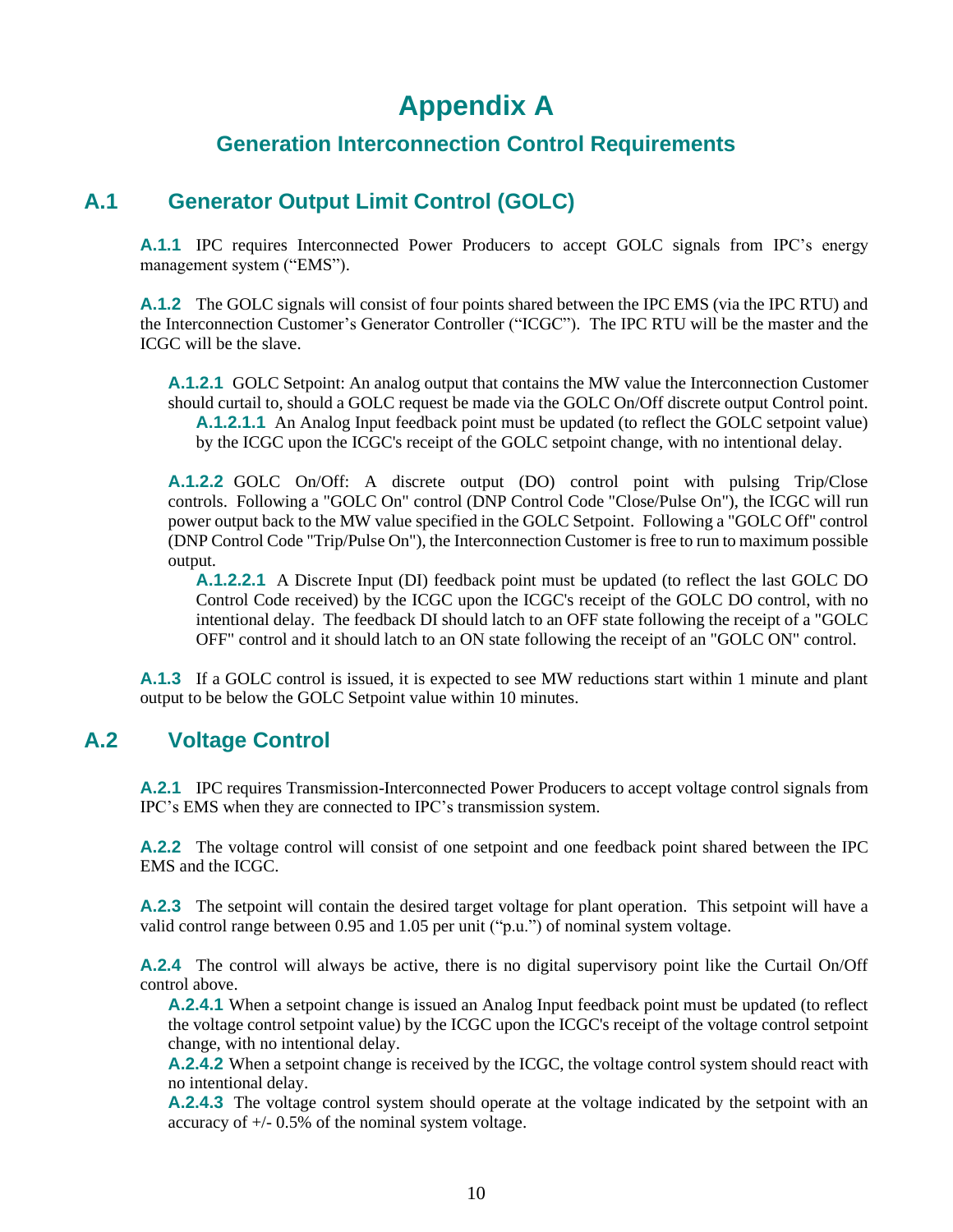A.2.5 The Interconnection Customer should supervise this control by setting up "reasonability limits", i.e. configure a reasonable range of values for this control to be valid. As an example, they will accept anything in the valid control range (between 0.95 and 1.05 p.u.) but reject values outside this range. If they were fed an erroneous value outside the valid range, their control system would default to the last known, good value.

## **A.3 Generation Interconnection Data Points Requirements**

|                | Digital Inputs to IPC (DNP Obj. 01, Var. 2) |               |                                 |  |  |  |  |  |
|----------------|---------------------------------------------|---------------|---------------------------------|--|--|--|--|--|
| Index          | Description                                 | State $(0/1)$ | Comments:                       |  |  |  |  |  |
|                |                                             |               | Feedback provided by            |  |  |  |  |  |
| $\overline{0}$ | GOLC Off/On (Control Feedback)              | Off/On        | <b>Interconnection Customer</b> |  |  |  |  |  |
|                | FREQUENCY RESPONSE OFF/ON                   |               | Feedback provided by            |  |  |  |  |  |
|                | (Control Feedback)                          | Off/On        | <b>Interconnection Customer</b> |  |  |  |  |  |
|                | 52A Interconnection Customer Main Breaker   |               |                                 |  |  |  |  |  |
| 2              | (if present)                                | Open/Closed   | Sourced at substation           |  |  |  |  |  |
|                | 52A Interconnection Customer Capacitor      |               |                                 |  |  |  |  |  |
| 3              | Breaker (if present)                        | Open/Closed   | Sourced at substation           |  |  |  |  |  |

| Digital Outputs to Interconnection Customer (DNP Obj. 12, Var. 1) |                           |                       |  |  |  |  |  |
|-------------------------------------------------------------------|---------------------------|-----------------------|--|--|--|--|--|
| Index                                                             | Description               | Comments:             |  |  |  |  |  |
|                                                                   | GOLC Off/On               | Control issued by IPC |  |  |  |  |  |
|                                                                   | Frequency Response Off/On | Control issued by IPC |  |  |  |  |  |

|                | Analog Inputs to IPC (DNP Obj. 30, Var. 2) |      |             |                    |            |           |                 |  |
|----------------|--------------------------------------------|------|-------------|--------------------|------------|-----------|-----------------|--|
|                |                                            | Raw  | Raw         | EU                 | EU         | EU        |                 |  |
| Index          | Description                                | High | Low         | High               | Low        | Units     | Comments:       |  |
|                |                                            |      |             |                    |            |           | Provided by     |  |
|                | <b>GOLC</b> Setpoint Value Received        |      |             |                    |            |           | Interconnection |  |
| $\overline{0}$ | (Feedback)                                 |      | 32767 32768 | <b>TBD</b>         | <b>TBD</b> | <b>MW</b> | Customer        |  |
|                |                                            |      |             |                    |            |           | Provided by     |  |
|                | Voltage Control Setpoint Value Rec'd       |      |             |                    |            |           | Interconnection |  |
| $\mathbf{1}$   | (Feedback)                                 |      | 32767 32768 | <b>TBD</b>         | <b>TBD</b> | kV        | Customer        |  |
|                |                                            |      |             |                    |            |           | Provided by     |  |
|                |                                            |      |             |                    |            |           | Interconnection |  |
| $\overline{2}$ | Maximum Park Generating Capacity           |      | 32767 32768 | <b>TBD</b>         | <b>TBD</b> | <b>MW</b> | Customer        |  |
|                |                                            |      |             |                    |            |           | Provided by     |  |
|                |                                            |      |             |                    |            |           | Interconnection |  |
| 3              | <b>Ambient Temperature</b>                 |      |             | 32767 32768 327.67 | $-327.68$  | DEG C     | Customer        |  |
|                |                                            |      |             |                    |            | Deg       | Provided by     |  |
|                |                                            |      |             |                    |            | from      | Interconnection |  |
| 4              | <b>Wind Direction</b>                      |      |             | 32767 32768 327.67 | $-327.68$  | North     | Customer        |  |
|                |                                            |      |             |                    |            |           | Provided by     |  |
|                |                                            |      |             |                    |            |           | Interconnection |  |
| 5              | Wind Speed                                 |      |             | 32767 32768 327.67 | $-327.68$  | M/S       | Customer        |  |
|                |                                            |      |             |                    |            |           | Provided by     |  |
|                |                                            |      |             |                    |            |           | Interconnection |  |
| 6              | <b>Relative Humidity</b>                   |      | 32767 32768 | <b>TBD</b>         | <b>TBD</b> | $\%$      | Customer        |  |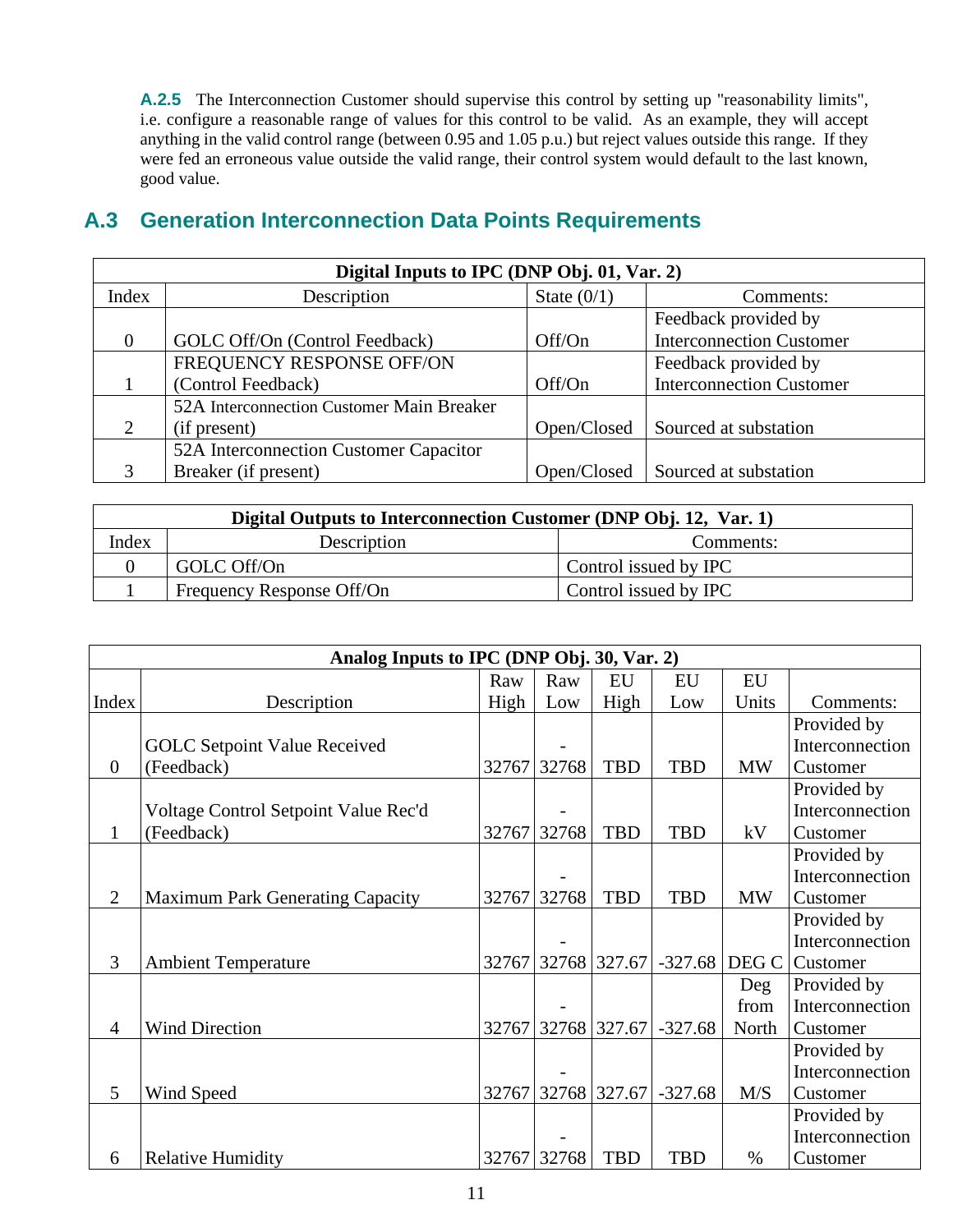|    |                              |                          |            |            | Provided by      |
|----|------------------------------|--------------------------|------------|------------|------------------|
|    |                              | $\overline{a}$           |            |            | Interconnection  |
| 7  | Global Horizontal Irradiance | 32767 32768              | <b>TBD</b> | <b>TBD</b> | $W/M^2$ Customer |
|    |                              |                          |            |            | Provided by      |
|    |                              | $\overline{\phantom{0}}$ |            |            | Interconnection  |
| 8  | Plane of Array Irradiance    | 32767 32768              | <b>TBD</b> | <b>TBD</b> | $W/M^2$ Customer |
| 9  | <b>SPARE</b>                 |                          |            |            |                  |
| 10 | <b>SPARE</b>                 |                          |            |            |                  |
| 11 | <b>SPARE</b>                 |                          |            |            |                  |
| 12 | <b>SPARE</b>                 |                          |            |            |                  |
| 13 | <b>SPARE</b>                 |                          |            |            |                  |
| 14 | <b>SPARE</b>                 |                          |            |            |                  |
| 15 | <b>SPARE</b>                 |                          |            |            |                  |
| 16 | <b>SPARE</b>                 |                          |            |            |                  |
| 17 | <b>SPARE</b>                 |                          |            |            |                  |

|                | Analog Outputs to Interconnection Customer (DNP Obj. 41, Var. 2) |       |          |            |            |           |                       |  |  |
|----------------|------------------------------------------------------------------|-------|----------|------------|------------|-----------|-----------------------|--|--|
|                |                                                                  | Raw   | Raw      | EU         | EU         | EU        |                       |  |  |
| Index          | Description                                                      | High  | Low      | High       | Low        | Units     | Comments:             |  |  |
| $\mathbf{0}$   | <b>GOLC</b> Setpoint                                             | 32767 | $-32768$ | <b>TBD</b> | <b>TBD</b> | <b>MW</b> | Control issued by IPC |  |  |
|                | <b>Voltage Control Setpoint</b>                                  | 32767 | $-32768$ | <b>TBD</b> | <b>TBD</b> | kV        | Control issued by IPC |  |  |
| $\overline{2}$ | <b>SPARE</b>                                                     |       |          |            |            |           |                       |  |  |
| 3              | <b>SPARE</b>                                                     |       |          |            |            |           |                       |  |  |
| $\overline{4}$ | <b>SPARE</b>                                                     |       |          |            |            |           |                       |  |  |
| 5              | <b>SPARE</b>                                                     |       |          |            |            |           |                       |  |  |
| 6              | <b>SPARE</b>                                                     |       |          |            |            |           |                       |  |  |
| 7              | <b>SPARE</b>                                                     |       |          |            |            |           |                       |  |  |
| 8              | <b>SPARE</b>                                                     |       |          |            |            |           |                       |  |  |
| 9              | <b>SPARE</b>                                                     |       |          |            |            |           |                       |  |  |